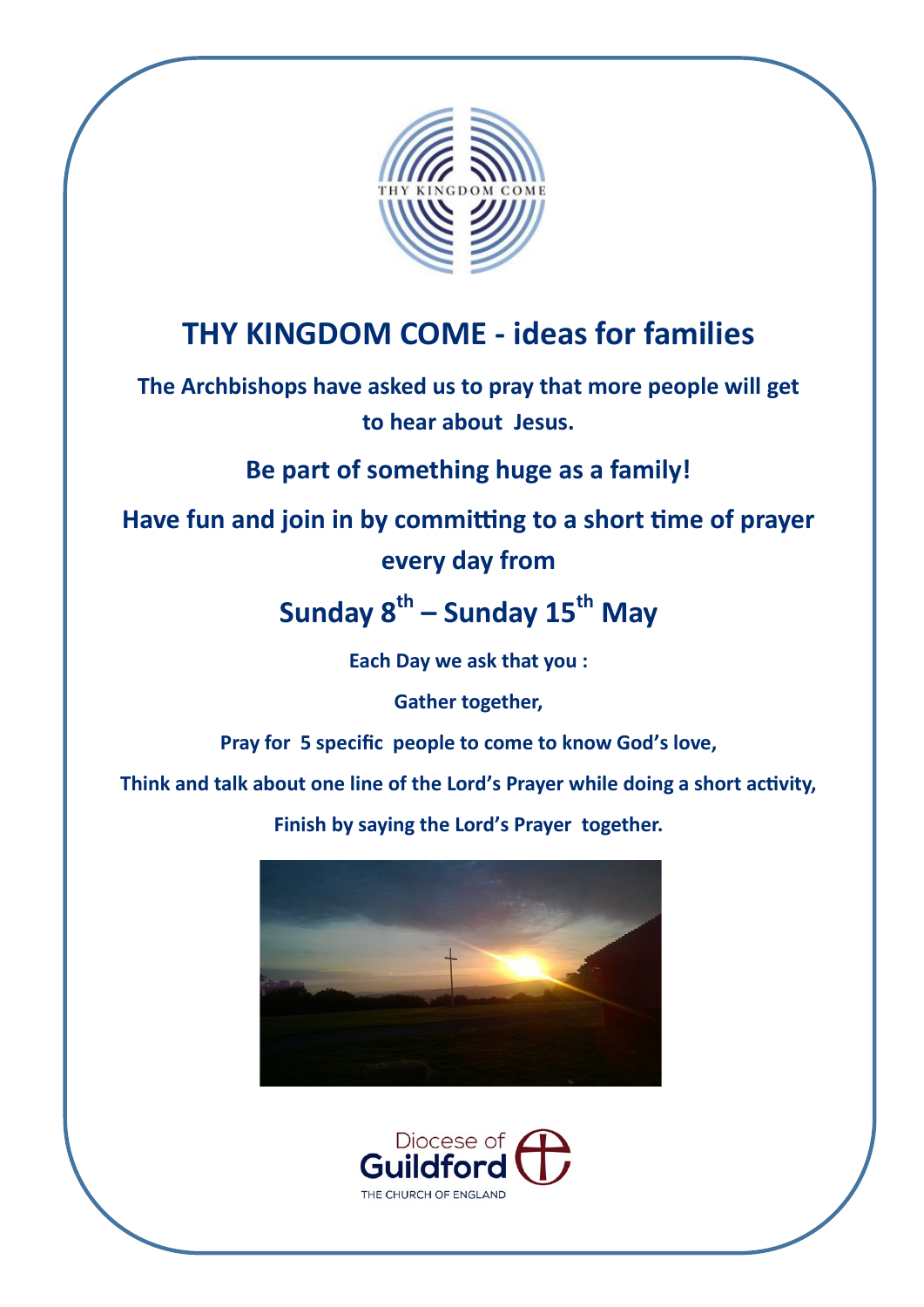

#### **Before you begin:**

**As a family, decide on a time when you can all be together for 10 minutes**. The best time for you might be snuggling in bed in the morning, breakfast time, straight after school, teatime or bedtime. Whenever is right for you is the best time. If you need to change the time some days, no problem! It is much better to do that than not to pray at all.

**Below are the resources you will need for the suggested activities. We recommend that you gather them before you start and place them in a box** (except the ice cubes and the bread). You could decorate it as your prayer box—a shoe box would work well.

#### **For our suggestions you will need:**

The box, A copy of The Lord's Prayer (at the end of this document), one each if you wish. **Sunday** - 1 x A6 piece of paper each and 5 extra pieces; Crayons or felt pens, a glue stick. **Monday** - triangles of paper and string for bunting or magnetic letters. **Tuesday** - nothing. **Wednesday** – a small amount of bread. **Thursday** - some icecubes on a saucer and perhaps a towel. **Friday** - a Bible (the Bible passages are also printed out in full at the end of this document or use [www.biblegateway.com](http://www.biblegateway.com) ) NB if you are using a children's bible make sure it has the two stories of The Temptations of Jesus and The Coming of the Holy Spirit at Pentecost ) and 1 small stone per person. **Saturday** – a bible again and a torch or a candle and matches (if an adult is present).

**Praying for others to know Jesus is one of the most powerful things we can do,** so between you, carefully think of 5 people who you will pray for every day until Pentecost. Then choose to do **one** of the following:



Find 40 building bricks. Choose 5 and write the name of one person you have chosen to pray for on each of them. Every time you pray for that person, put another brick on top of the name to create a prayer tower.

Or



Take a piece of string/embroidery thread/ribbon (one each) and tie 5 knots in it at regular intervals or thread 5 beads onto it. Each knot or bead is there to remind you of the 5 people you are going to pray for this week.

> Ready ? Let's get praying!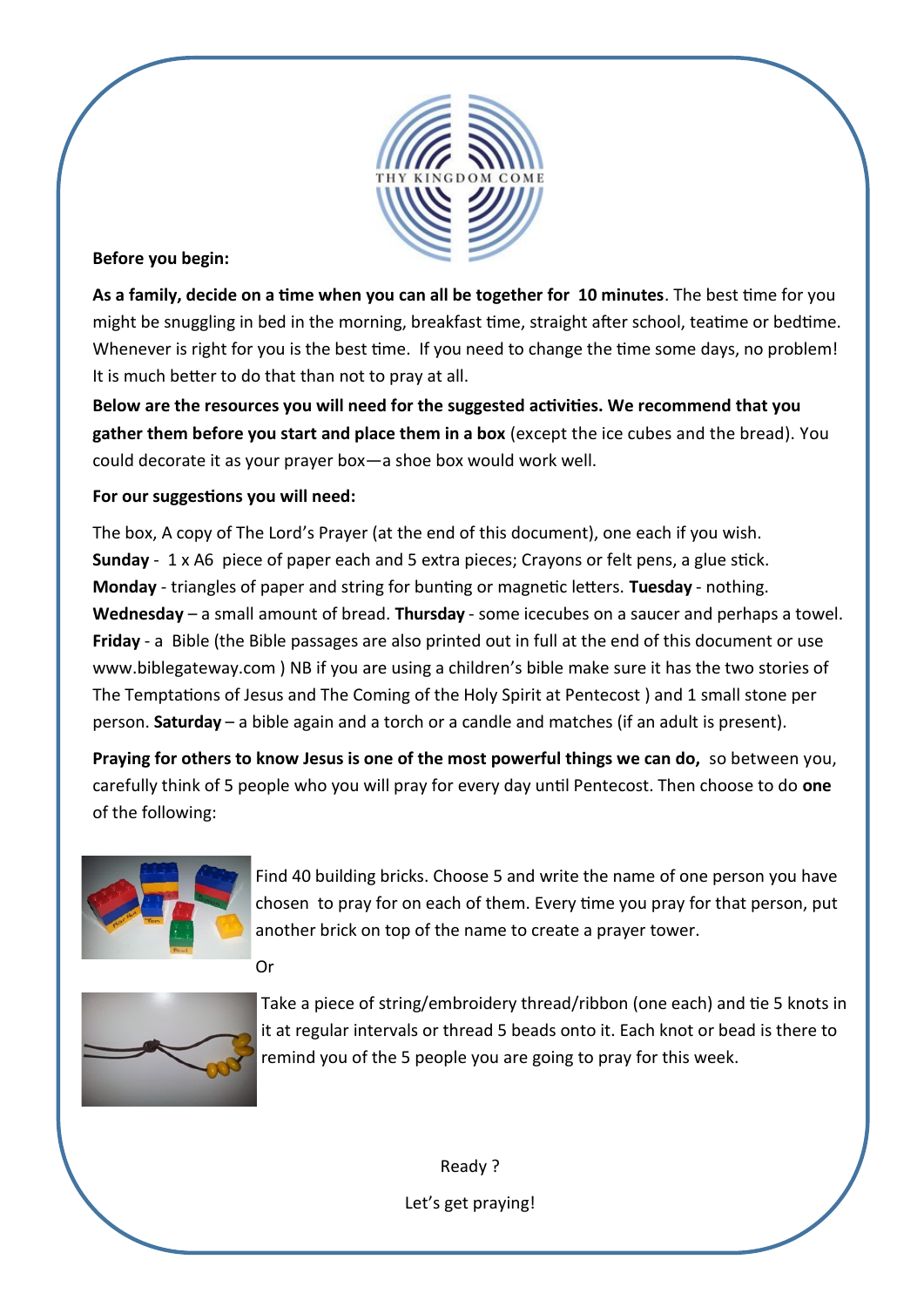# **SUNDAY 8th MAY**

Gather together. Breath in and out slowly 5 times.

Pray for your 5 people in turn using the method of your choice and this prayer.

"Lord Jesus, we pray that ….. may know how much you love him/her.

May s/he come to love and follow you. Amen."

### **Explore: Our Father in Heaven,**

We are all part of God's family, he loves each one of us, old and young and everyone in between.

Each person draw a self portrait. Then sharing them between you, draw each of the 5 people you are praying for this week.

Stick them onto the outside of your box or on the inside of the lid.

Whoever we are, we are part of God's family and during the week you might like to keep adding pictures of more people.

**Now say the Lord's Prayer together finishing with a very loud AMEN!**

## **MONDAY 9th MAY**

Gather together. Breath in and out slowly 3 times.

Pray for your 5 people in turn using the method of your choice and this prayer.

"Lord Jesus, we pray that ….. may know how much you love him/her.

May s/he come to love and follow you. Amen."

### **Explore: Hallowed be your name,**

People use many different names for God and Jesus eg Father, Lord, Rabbi, Saviour, Teacher. Which names would you choose if you were telling a friend about Jesus?

You could use magnetic letters on the fridge or write them on triangles of paper, attach to string and hang them up as bunting.

God's name is Holy, it is special, help us to use it well.

**Now say the Lord's Prayer together finishing with a very quiet AMEN!**



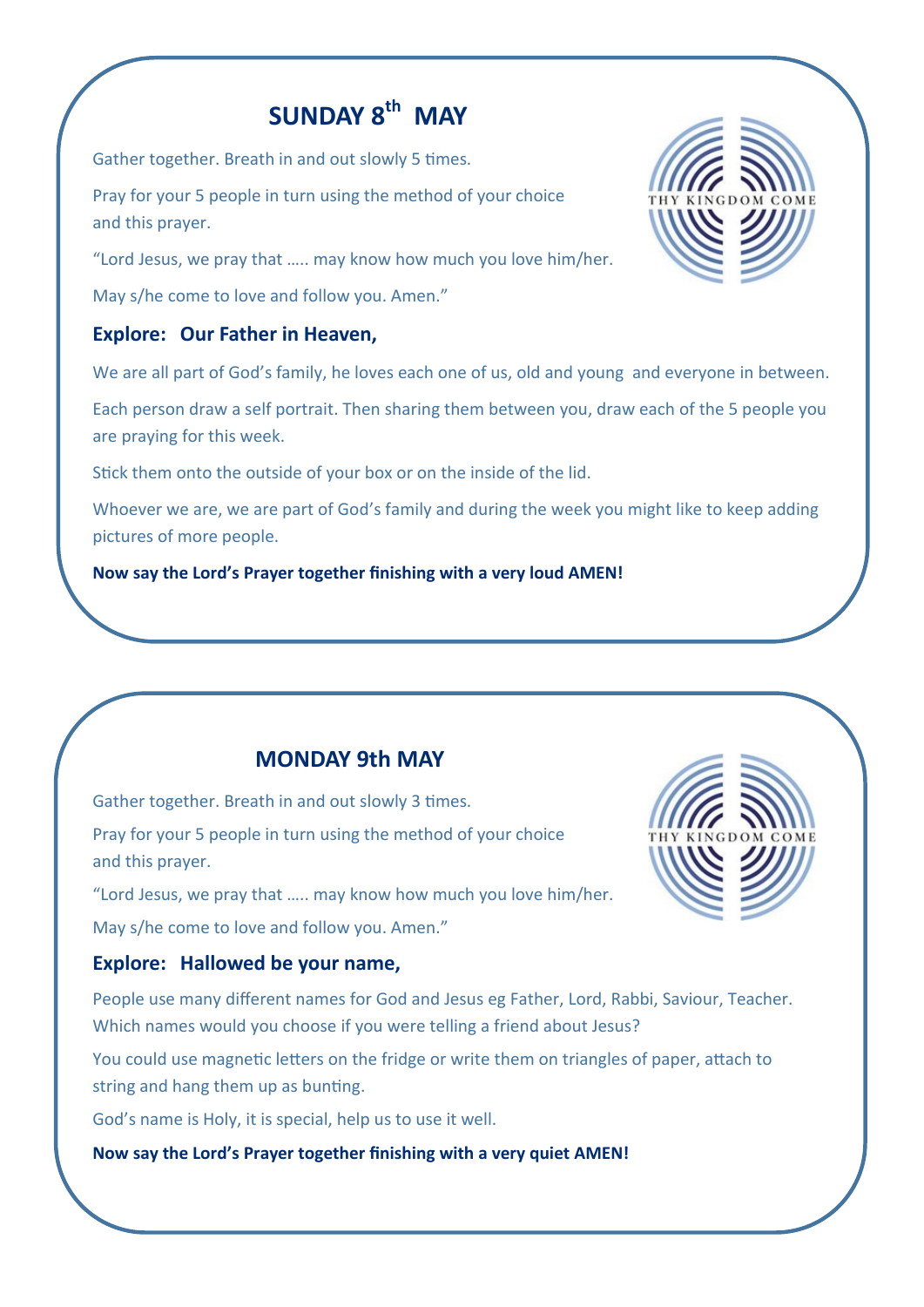## **TUESDAY 10th MAY**

Gather together. Breath in and out slowly 5 times.

Pray for your 5 people in turn using the method of your choice and this prayer.

"Lord Jesus, we pray that ….. may know how much you love him/her.

May s/he come to love and follow you. Amen."

## **Explore: Your kingdom come, Your will be done, on earth as it is in heaven.**

Heaven is a wonderful place where God rules, all is good and there is no suffering.

The world can be very different from this.

Talk together and each find one thing you can do today to help earth become more like heaven for someone else.

Eg talk to someone at school who seems lonely, buy a copy of the Big Issue, smile at everyone, make a big effort to only say encouraging things, give your pocket money to a good cause.

#### **Finish with the Lord's Prayer and smile when you say Amen!**

## **WEDNESDAY 11th MAY**

Gather together. Breath in and out slowly 3 times. Pray for your 5 people in turn using the method of your choice and this prayer.

"Lord Jesus, we pray that ….. may know how much you love him/her.

May s/he come to love and follow you. Amen."

### **Explore: Give us today our daily bread.**

Have a some bread (or toast) in front of you. Talk about the meals you will eat/ have eaten today. What is your favourite food? Think of those who won't have enough to eat. Find out where your nearest food bank is, then work out how you can support it **or** decide to invite a person or a family you don't know very well for a meal. Who will you choose?

**Finish with the Lord's Prayer and…….when you've said "Amen", eat the bread.**



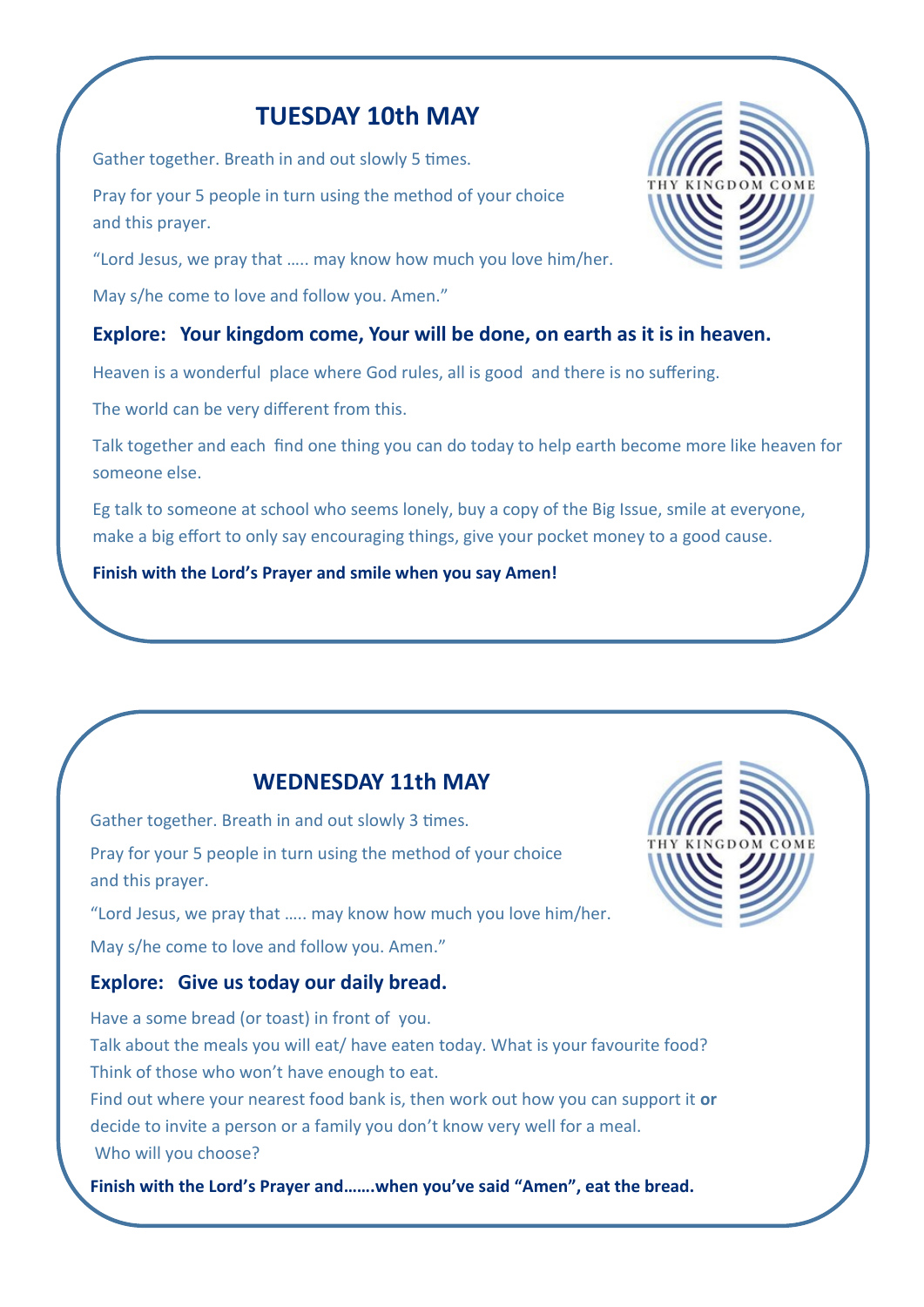## **THURSDAY 12th MAY**

Gather together. Breath in and out slowly 5 times. Pray for your 5 people in turn using the method of your choice and this prayer.

"Lord Jesus, we pray that ….. may know how much you love him/her. May s/he come to love and follow you. Amen."

### **Explore: Forgive us our sins as we forgive those who sin against us.**

Try and hold an ice-cube. Feel how hard it is.

Who has upset us recently. Have we forgiven them or are we holding a grudge?

What have we done recently that has upset someone else?

Are we sorry? Have we asked them to forgive us?

It's a two way thing! We want God to forgive us when we have done wrong but we need to forgive others as well.

Don't let your heart be as cold as ice. Forgive your friends and family the wrong things they have done.

**Say the Lord's Prayer together and when you've said "Amen" leave the ice cubes to melt away.** 

## **FRIDAY 13th MAY**

Gather together. Breath in and out slowly 3 times. Pray for your 5 people in turn using the method of your choice and this prayer.

"Lord Jesus, we pray that ….. may know how much you love him/her. May s/he come to love and follow you. Amen."

## **Explore: Lead us not into temptation**

At the end of the week we can be tired which makes us grumpy and cross.

It is easy to be unkind and hurt people when we feel like this.

Choosing to do the right thing is often hard. Even Jesus was tempted to do the wrong thing.

Open the Bible and find Matthew 4: verses 1 – 11. Listen while someone reads it out loud.

Choose a small stone. Put in your pocket or school bag to remind you to stay on the right path and that God is walking with you.

**Say the Lord's prayer together and at the end stand up to say Amen with a Mexican wave.**



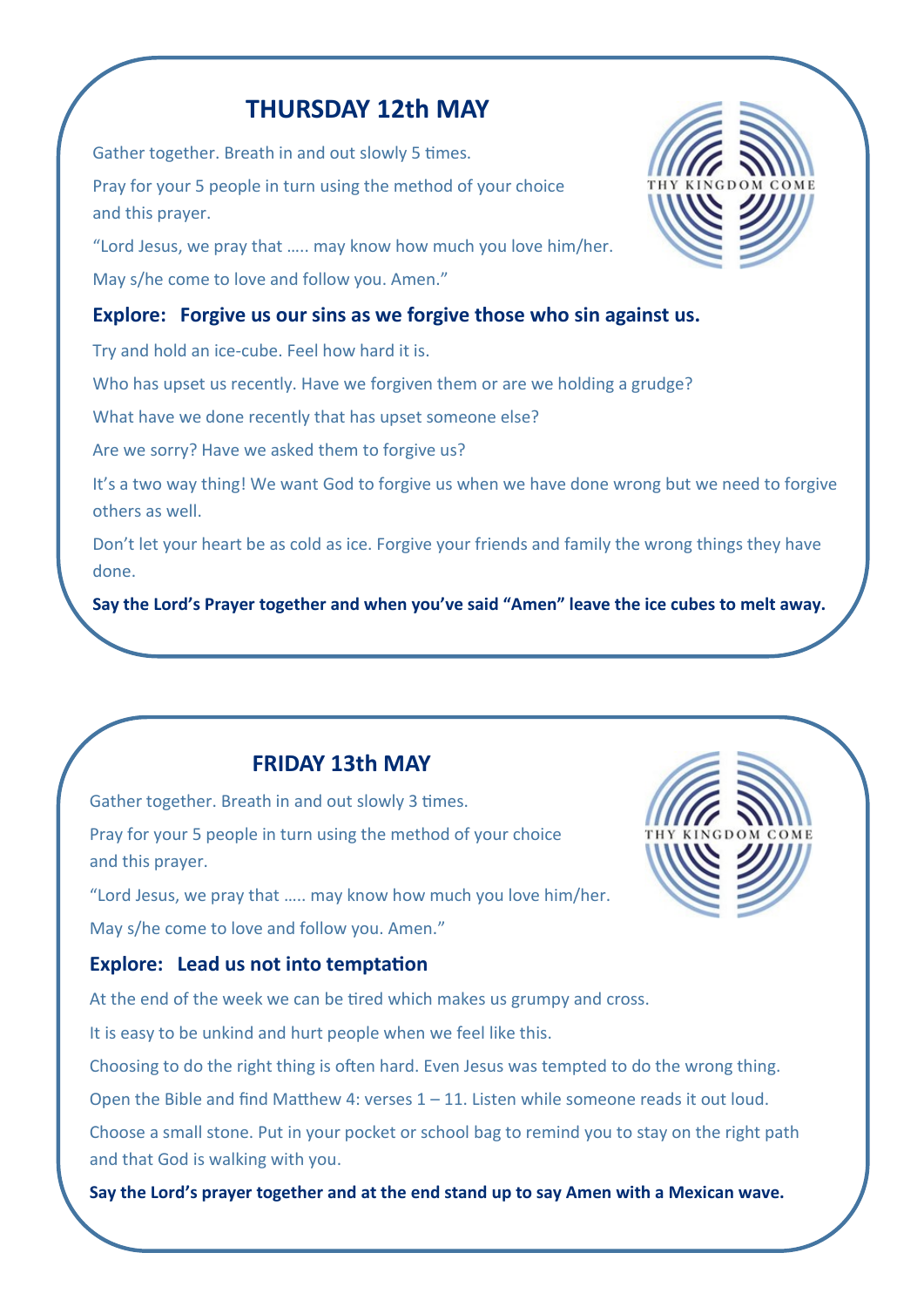## **SATURDAY 14th MAY**

Gather together. Breath in and out slowly 5 times. Pray for your 5 people in turn using the method of your choice and this prayer.

"Lord Jesus, we pray that ….. may know how much you love him/her. May s/he come to love and follow you. Amen."

### **Explore: But deliver us from evil.**

Sometimes we are scared, we worry about things or we go through dark times in our lives.

God has promised to be there with us in these difficult times.

He is like a light that shines through the darkness.

The Bible says in John1:v5 "The light shines in the darkness, and the darkness has not overcome it"

If there is an adult present they could light a candle or you could turn on a torch and shine it at the ceiling

**As you look at the light, say the Lord's Prayer together and remember that God is always with us. When you say Amen, blow out the candle or turn off the torch.**

## **SUNDAY 15th MAY - PENTECOST**

## **For the kingdom, the power and the glory are yours, now and forever. Amen**

Today is Pentecost when we celebrate the coming of the Holy Spirit to the first disciples.

From the Bible read together Acts chapter 2: v1-4, the story of the coming of the Holy Spirit. Can you find out how to say "Your Kingdom Come" in a different language or do you know someone who could teach you ?

The disciples went on to spread the word about God's **Kingdom**. At Pentecost **the power** of the Holy Spirit was revealed through the wind, the fire and speaking in tongues.

The disciples were given the courage to go out and speak about **the glory** of God.

This morning go to a church near you, wear something red and/or yellow to remember the flames. During the prayers pray especially for your 5 people, that they may come to know God.

**Join in with the Lord's Prayer when it is said and if it isn't, you could sit down at the end and say it as a family.**

**Thank you for joining your prayers with 1000's of other Christians, but don't stop there - you can pray at any time, God is always listening. Amen**